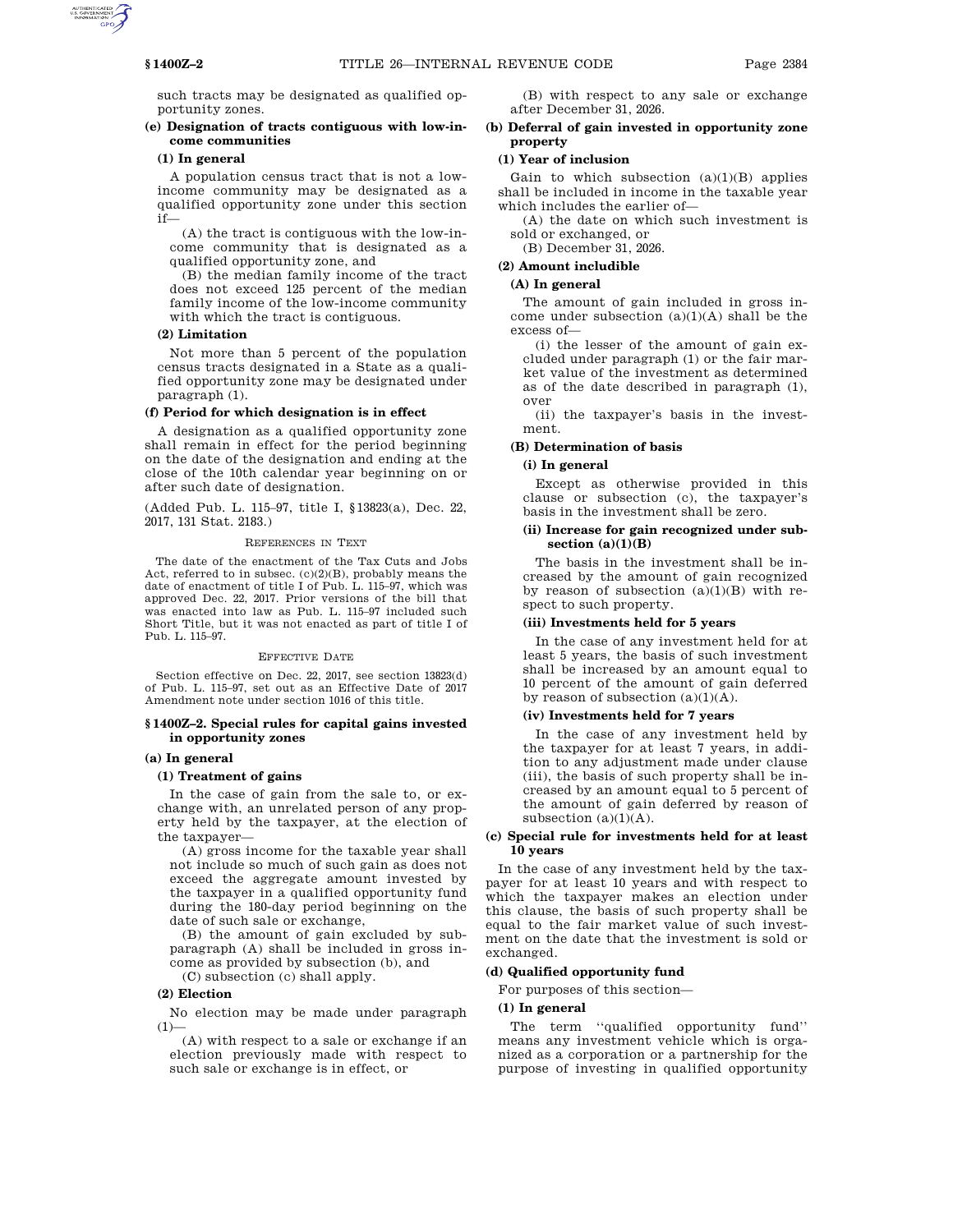zone property (other than another qualified opportunity fund) that holds at least 90 percent of its assets in qualified opportunity zone property, determined by the average of the percentage of qualified opportunity zone property held in the fund as measured—

(A) on the last day of the first 6-month period of the taxable year of the fund, and

(B) on the last day of the taxable year of the fund.

# **(2) Qualified opportunity zone property**

# **(A) In general**

The term ''qualified opportunity zone property'' means property which is—

(i) qualified opportunity zone stock,

(ii) qualified opportunity zone partner-

ship interest, or (iii) qualified opportunity zone business property.

#### **(B) Qualified opportunity zone stock**

### **(i) In general**

Except as provided in clause (ii), the term ''qualified opportunity zone stock'' means any stock in a domestic corporation if—

(I) such stock is acquired by the qualified opportunity fund after December 31, 2017, at its original issue (directly or through an underwriter) from the corporation solely in exchange for cash,

(II) as of the time such stock was issued, such corporation was a qualified opportunity zone business (or, in the case of a new corporation, such corporation was being organized for purposes of being a qualified opportunity zone business), and

(III) during substantially all of the qualified opportunity fund's holding period for such stock, such corporation qualified as a qualified opportunity zone business.

#### **(ii) Redemptions**

A rule similar to the rule of section 1202(c)(3) shall apply for purposes of this paragraph.

# **(C) Qualified opportunity zone partnership interest**

The term ''qualified opportunity zone partnership interest'' means any capital or profits interest in a domestic partnership if—

(i) such interest is acquired by the qualified opportunity fund after December 31, 2017, from the partnership solely in exchange for cash,

(ii) as of the time such interest was acquired, such partnership was a qualified opportunity zone business (or, in the case of a new partnership, such partnership was being organized for purposes of being a qualified opportunity zone business), and

(iii) during substantially all of the qualified opportunity fund's holding period for such interest, such partnership qualified as a qualified opportunity zone business.

# **(D) Qualified opportunity zone business property**

# **(i) In general**

The term ''qualified opportunity zone business property'' means tangible property used in a trade or business of the qualified opportunity fund if—

(I) such property was acquired by the qualified opportunity fund by purchase (as defined in section  $179(d)(2)$ ) after December 31, 2017,

(II) the original use of such property in the qualified opportunity zone commences with the qualified opportunity fund or the qualified opportunity fund substantially improves the property, and (III) during substantially all of the qualified opportunity fund's holding pe-

riod for such property, substantially all of the use of such property was in a qualified opportunity zone.

### **(ii) Substantial improvement**

For purposes of subparagraph (A)(ii), property shall be treated as substantially improved by the qualified opportunity fund only if, during any 30-month period beginning after the date of acquisition of such property, additions to basis with respect to such property in the hands of the qualified opportunity fund exceed an amount equal to the adjusted basis of such property at the beginning of such 30-month period in the hands of the qualified opportunity fund.

# **(iii) Related party**

For purposes of subparagraph (A)(i), the related person rule of section  $179(d)(2)$ shall be applied pursuant to paragraph (8) of this subsection<sup>1</sup> in lieu of the application of such rule in section  $179(d)(2)(A)$ .

# **(3) Qualified opportunity zone business**

# **(A) In general**

The term ''qualified opportunity zone business'' means a trade or business—

(i) in which substantially all of the tangible property owned or leased by the taxpayer is qualified opportunity zone business property (determined by substituting ''qualified opportunity zone business'' for ''qualified opportunity fund'' each place it appears in paragraph (2)(D)),

(ii) which satisfies the requirements of paragraphs (2), (4), and (8) of section 1397C(b), and

(iii) which is not described in section 144(c)(6)(B).

#### **(B) Special rule**

For purposes of subparagraph (A), tangible property that ceases to be a qualified opportunity zone business property shall continue to be treated as a qualified opportunity zone business property for the lesser of—

(i) 5 years after the date on which such tangible property ceases to be so qualified, or

<sup>1</sup>So in original. This subsection does not contain a paragraph (8).